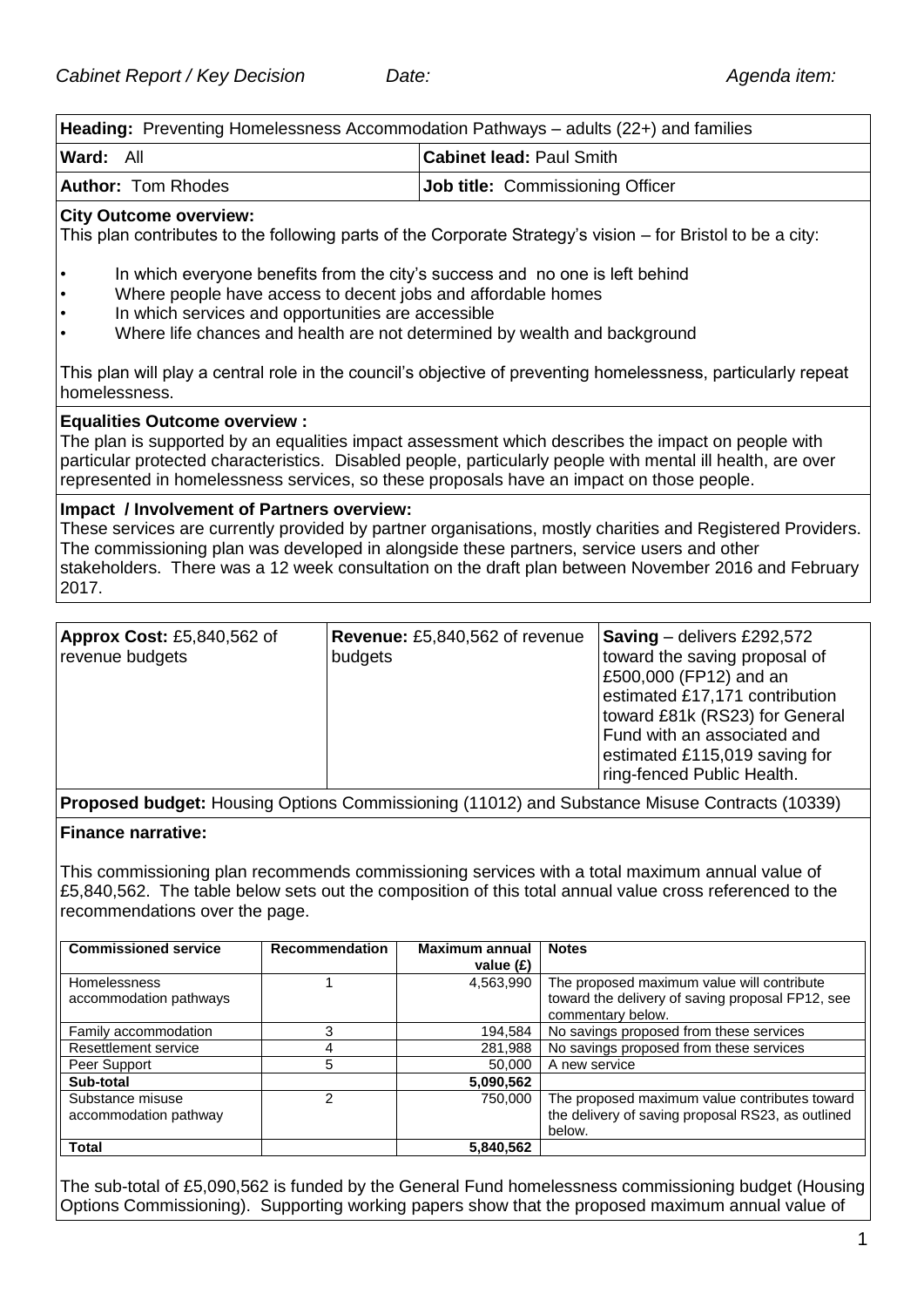the Homelessness accommodation pathways service of £4,563,990 will contribute an estimated £342,572 toward the delivery of the £500,000 saving proposal in Appendix 6 of the 2017/18 Budget Report (£250,000 budget reduction in 2017/18 and a further £250,000 in 2018/19 reference FP12). Of this saving £50,000 is proposed to be retained and invested in a new Peer Support scheme, generating a net contribution to savings of £292,572.

The service proposes to achieve the remainder of the £500,000 saving proposal through a combination of the following, which do not form part of this Key Decision:

- Reducing expenditure for the in-house floating support service by £55,256; and
- The remaining balance of £152,172 (£500,000 less £292,572 less £55,256) is proposed to be achieved through not utilising contingency for shorter term contracts within the Housing Options Commissioning budget estimated at £176,387.

Consideration should be given to whether the full £500,000 saving proposal can be achieved from the recommissioning that is the subject of this Key Decision and thereby increase financial savings for the Council.

Separately, the related exercise to extend contracts for homelessness accommodation pathways up until October 2017 has been tasked by CPG to achieve financial reductions, which should bring forward greater savings into 2017/18. This will be followed up separately from this report.

The £750,000 annual contract value for the substance misuse accommodation pathway (recommendation 2) is one of a number of commissioned services to be funded by a pooled budget administered by the Substance Misuse Joint Commissioning Group. The General Fund is planning to contribute approximately 13% of the required funding for the pooled budget in 2017/18 (from Substance Misuse – Contracts) and the ring-fenced Public Health grant 86%.

The proposed maximum annual contract value of £750,000 is a reduction of £132,190 compared with the budgeted expenditure for the equivalent commissioned service in 2016/17. As this will commence in October 2017 and based on the percentage contribution outlined above the maximum annual contract value should contribute an estimated £17,171 toward the £81,000 saving proposal in Appendix 6 of the 2017/18 Budget Report (£20,000 budget reduction in 2017/18 and a further £61,000 in 2018/19 reference RS23). Other recommissioning exercises for substance misuse services are intended to and will be required to deliver the balance of this saving proposal.

Savings to the Public Health ring-fenced grant can be estimated using the percentage contribution at £115,019, which will contribute toward the savings required by Public Health. Given that Public Health are forecasting a need to make 2.5% year on year reductions from its commissioned services in the period to 2019/20, consideration should be given to further reductions from this substance misuse accommodation pathway over this period.

# **Finance Officer:** Robin Poole: Finance Business Partner

**Summary of proposal:** To commission a range of preventing homelessness accommodation based services for adults (22+) and families, as described in the commissioning plan.

# **Key background points:**

- Homelessness, including rough sleeping, is increasing in Bristol
- The Corporate Strategy approved reductions in spending on these services
- We need to redesign homelessness services to make savings and meet increasing demand
- The commissioning plan sets out our plans to do this

**Recommendation(s) / steer sought:**

Cabinet is recommended to make the following decisions: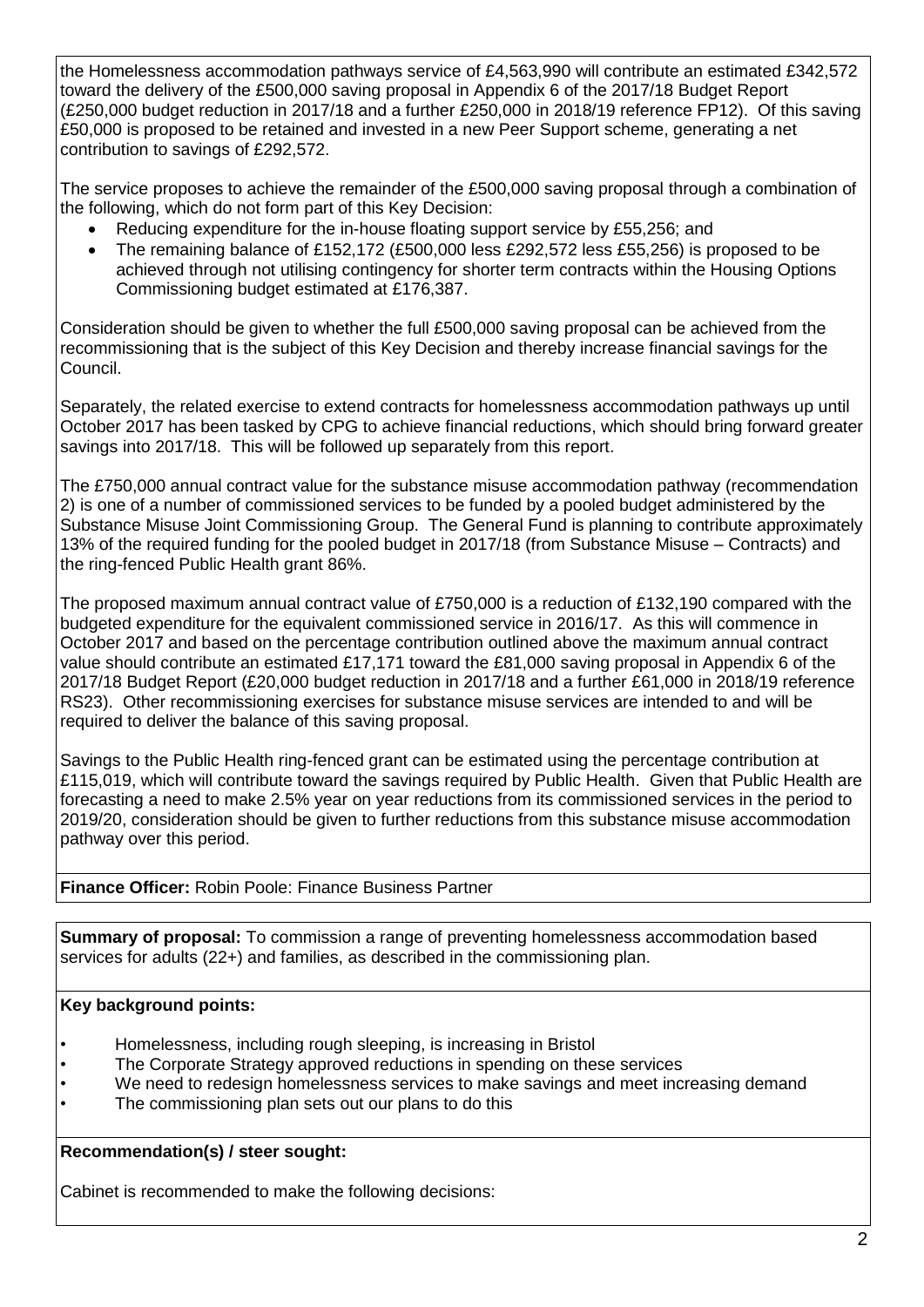To commission the following services to help homeless households recover from homelessness and substance misuse, as described in the commissioning plan:

- 1. Three homelessness 'accommodation pathways' for single people and couples. To negotiate with current providers to create the pathways, with the new services in place by October 17.
- 2. One substance misuse accommodation pathway (funded through the substance misuse budget). To negotiate with current providers to create the pathway, with the new service in place by October 17.
- 3. Accommodation for families. To extend the current family services until March 18, and then to tender for a new resettlement service.
- 4. A resettlement service. To extend the current floating support service until July 18, and then to tender for a new resettlement service.
- 5. A peer support service. To jointly tender a peer support service with the substance misuse team, as part of a wider substance misuse service.

To enter into five year contracts with the option to extend for up to a further two periods of one year each.

**Legal Issues:** We are faced with constraints in terms of the procurement process by the fact that we do not own the accommodation in question and it is therefore ultimately the landlord/owner's prerogative as to how that land is used. A PIN has been published in order to ascertain whether there are any potential providers in the market and none have been forthcoming. On that basis, it would appear that the use of negotiation without prior publication is justified on the grounds of the protection of exclusive rights meaning that only one economic operator can provide the service (Reg 32(2)(b)(iii)).

The resettlement service and family accommodation is intending on being procured via a competitive tender process and further advice will be provided to ensure that the process is run in compliance with EU law.

### **Legal Officer:** Nicholas Mimmack, Lawyer

**Reputational Issues:** The main reputational risk centres around reducing funding at a time when homelessness is increasing. Whilst this is addressed in the report it is likely that there will be difficult issues to manage, particularly during the commissioning and implementation of services. Inevitably some providers will provide lower quality services and use the reductions as a reason, whilst those who lose out could claim "the council is putting safety at risk" or "our organisation will go under" in much the same way as seen in numerous other funding / recommissioning exercises. It is recommended that the team engages carefully with the PR team to assess these risks in advance and, where required, pre-empt the issues in the media.

Any reduction in funding, irrespective of its actual impact (or lack thereof) on quality, can later be blamed when bad things happen – and the emotive nature of 'human interest' stories related to homelessness make this a likely risk which will need consistent, well-planned rebuttal (or a willingness to accept it if it is the cause of an issue). In addition there is clear acknowledged risk of relationships between providers not always being good; this could become especially relevant and have an impact on vulnerable service users given the emphasis on providers being asked to trust each other's assessments, which could plausibly become a mechanism for stretched services to shunt people to another provider.

An extensive consultation was carried out. Providers are pleased that we are planning to renegotiate and there is broad agreement that within the savings we have to make, this is the best way to proceed. However this should not be mistaken for it being 'as good as' or 'better' than past arrangements in everyone's opinion.

The PR team should have reactive lines ready outlining the financial challenge and why we believe this is the best direction for the service and the outlining the key benefits of the new approach. There should be an emphasis on how this links to the Corporate Strategy and the Bristol Housing Strategy. Consideration